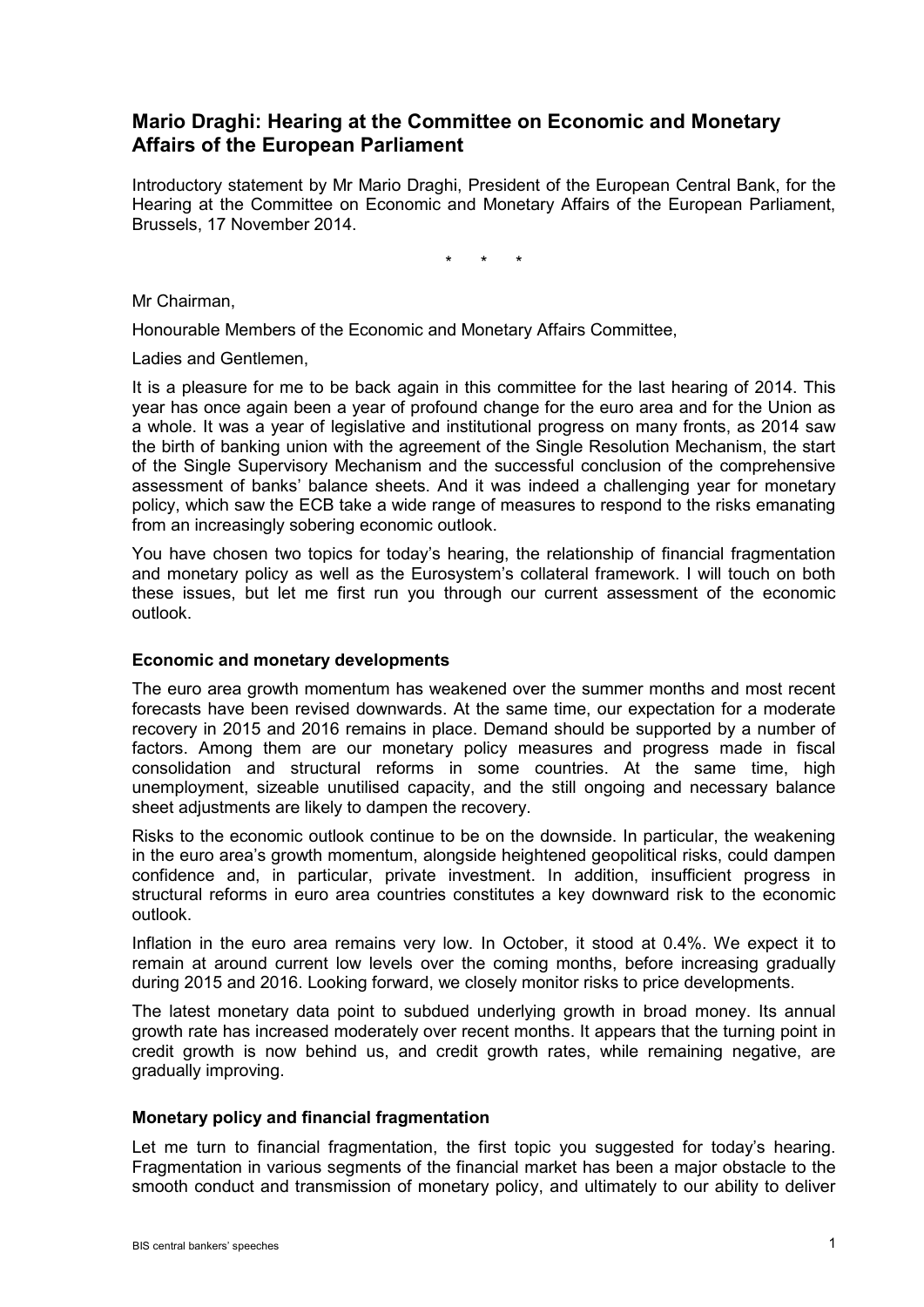on our mandate. Also owing to determined actions the ECB has taken, fragmentation has receded significantly since the height of the financial crisis. Unsecured money market rates are trading again at reasonable spreads over their secured counterparts. Sovereign bond spreads in the euro area decreased significantly from their peaks in 2012. Together, these developments reflect the gradual return of confidence among investors in the euro area.

Yet, we still face a situation where our very accommodative monetary policy stance does not sufficiently reach some final borrowers in the euro area. This is because credit markets in some parts of the euro area are still impaired and show only timid signs of recovery. As a result, credit growth continues to contract and credit conditions – while having eased recently – remain overall tight from a historical perspective. Importantly, costs of bank funding have improved, but are still relatively high in some Member States. Where they are lower, they are not passed on in full to the real economy.

The monetary policy measures decided in June and September this year, the Targeted Longer-term Refinancing Operations and the purchase programmes for asset-backed securities and covered bonds, are designed to overcome these obstacles. They will enhance the transmission of monetary policy, support the provision of credit to the euro area economy and, as a result, provide further monetary policy accommodation. We see early indications that our credit easing package is delivering tangible benefits. Since the beginning of June, forward money market rates have shown steep declines across the maturity spectrum. Now, the forward curve consistently lies below zero over a two-year horizon. EONIA is not expected to exceed 25bps before well into 2018. The 3-month EURIBOR rate, which is an important conduit of monetary policy impulses to lending rates, dropped to all-time lows and now stands close to zero. And the policy decisions, in particular those announced in September, triggered a compression of spreads across other asset classes, including ABS, covered bonds and sovereign bonds. But more time is needed for the full materialisation of the positive effects of the most recent set of measures.

In this context, let me emphasise that we are committed to scale the total magnitude of our measures – lending operations as well as outright purchases – up to a size that can deliver the intended support to inflation and the recovery of the euro area economy. All these measures will have a sizeable impact on our balance sheet, which we expect to move towards its early 2012 dimension. This will ensure that our accommodative monetary policy stance will contribute to a gradual recovery and a return of inflation rates in the medium term to levels closer to our aim of below but close to 2%.

Nonetheless, we need to remain alert to possible downside risks to our outlook for inflation, in particular against the background of a weakening growth momentum and continued subdued monetary and credit dynamics. We therefore need to closely monitor and continuously assess the appropriateness of our monetary policy stance. If necessary to further address risks of too prolonged a period of low inflation, the Governing Council is unanimous in its commitment to using additional unconventional instruments within its mandate. In this context, we have also tasked relevant ECB staff and Eurosystem committees with the timely preparation of further measures to be implemented, if needed. Such measures could include further changes to the size and composition of the Eurosystem balance sheet, if warranted to achieve price stability over the medium term.

Monetary policy alone – however – cannot overcome financial fragmentation in the euro area. Fragmentation across national borders also reflects underlying national imbalances and institutional deficiencies.

Overcoming these require determined structural reforms on the side of national governments to improve the business environment and setting incentives to invest, with the aim to boost productivity, create new jobs and raise the growth potential of the economy.

Reducing financial fragmentation also requires tackling remaining shortcomings in economic and financial integration. As already mentioned, substantial progress has been made this year. Banking union should now be completed following the finalisation of the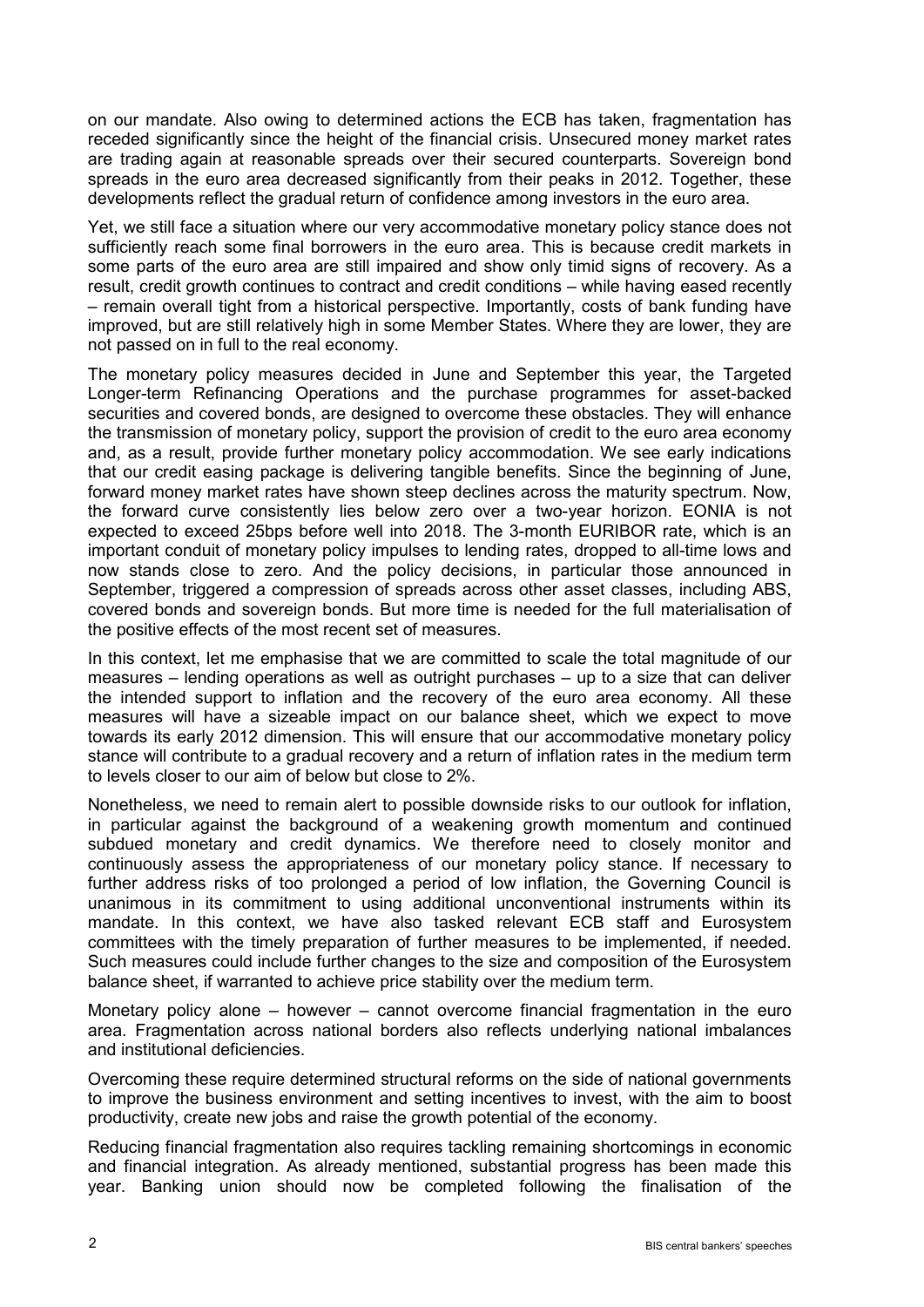Comprehensive Assessment and the SSM taking on supervisory responsibility. This means in particular completing the SRM, enhancing the borrowing capacity of the Single Resolution Fund and thereby delivering on the commitment to establish a credible backstop.

Moreover, looking forward, a greater integration of financial markets – also referred to as a Capital Markets Union (CMU) – would be warranted to further reduce fragmentation of financial markets, improve funding to SMEs, enhance the transmission of the ECB's monetary policy, and overall benefit economic growth. We look forward to the detailed elements that the Commission will announce in the course of 2015 and I have no doubt that the European Parliament as co-legislator will again play a decisive role in this regard.

### **The collateral framework of the Eurosystem**

Let me now say a few words on the second topic you have chosen, our collateral framework. Since the very beginning, the Eurosystem collateral framework had been designed to achieve two goals at the same time: First to protect the Eurosystem from incurring losses, as it is explicitly required by the Statute of the ECB/ESCB; second to ensure that Eurosystem credit operations can be carried out smoothly by making sufficient collateral available.

The past and recent experience has shown that such a dual set-up of the Eurosystem collateral framework has been indeed very effective. So far, the Eurosystem has never had to recognise a loss stemming from the Eurosystem credit operations. In the few cases where counterparties have defaulted, for instance in the case of a subsidiary of Lehman Brothers, the Eurosystem was able to fully cover its exposure by seizing the posted collateral. At the same time, the collateral framework ensured that banks were able to obtain sufficient amounts of central bank liquidity throughout the crisis. This became most visible in the context of the two Very Long Term Refinancing Operations that the ECB conducted in 2011 and 2012. In these operations banks obtained collateralised central bank liquidity in the order of EUR 524 billion within only 10 weeks.

This basic set-up of the collateral framework has remained the same since the beginning of monetary union; the three constituent parts of the Eurosystem collateral framework, i.e. (i) the counterparty framework, (ii) the basic eligibility criteria for underlying assets and (iii) the risk control measures, have remained largely unchanged. The Eurosystem maintains a broad counterparty framework and its eligibility criteria are still based on the same principles as at the beginning. This shows that the design of the Eurosystem collateral framework is in general very robust.

However, some changes were necessary to guarantee a smooth implementation of monetary policy at times of financial market stress that led to a general reduction in access to market funding. A collateral framework must never act in a pro-cyclical manner: Restricting banks' access to liquidity in a crisis – for instance, by introducing more restrictive criteria for collateral – might pose a risk not to only to the most vulnerable banks, but to the whole financial system. Ultimately, this would increase the risk for the central bank's balance sheet rather than protecting it. Hence, in order to enable that a wide range of the counterparties could continue participating in the refinancing operations, the Eurosystem temporarily relaxed some of the eligibility criteria for underlying assets. This was done on several occasions. For instance, from 2008 to 2011 and again as of 2012, we accepted foreign denominated marketable assets. In 2012 we created the Additional Credit Claims framework. Credit standards have been changed by accepting lower rated assets compared to those accepted at the beginning, notably for ABS that fulfill certain criteria. However, these accommodative measures were coupled with a stronger-scrutinised counterparty framework and with more stringent risk control measures. As a result, the total amount of eligible collateral increased. Thus, an enhanced participation of counterparties in the refinancing operations was enabled, while at the same time the risks for the Eurosystem expanded only moderately.